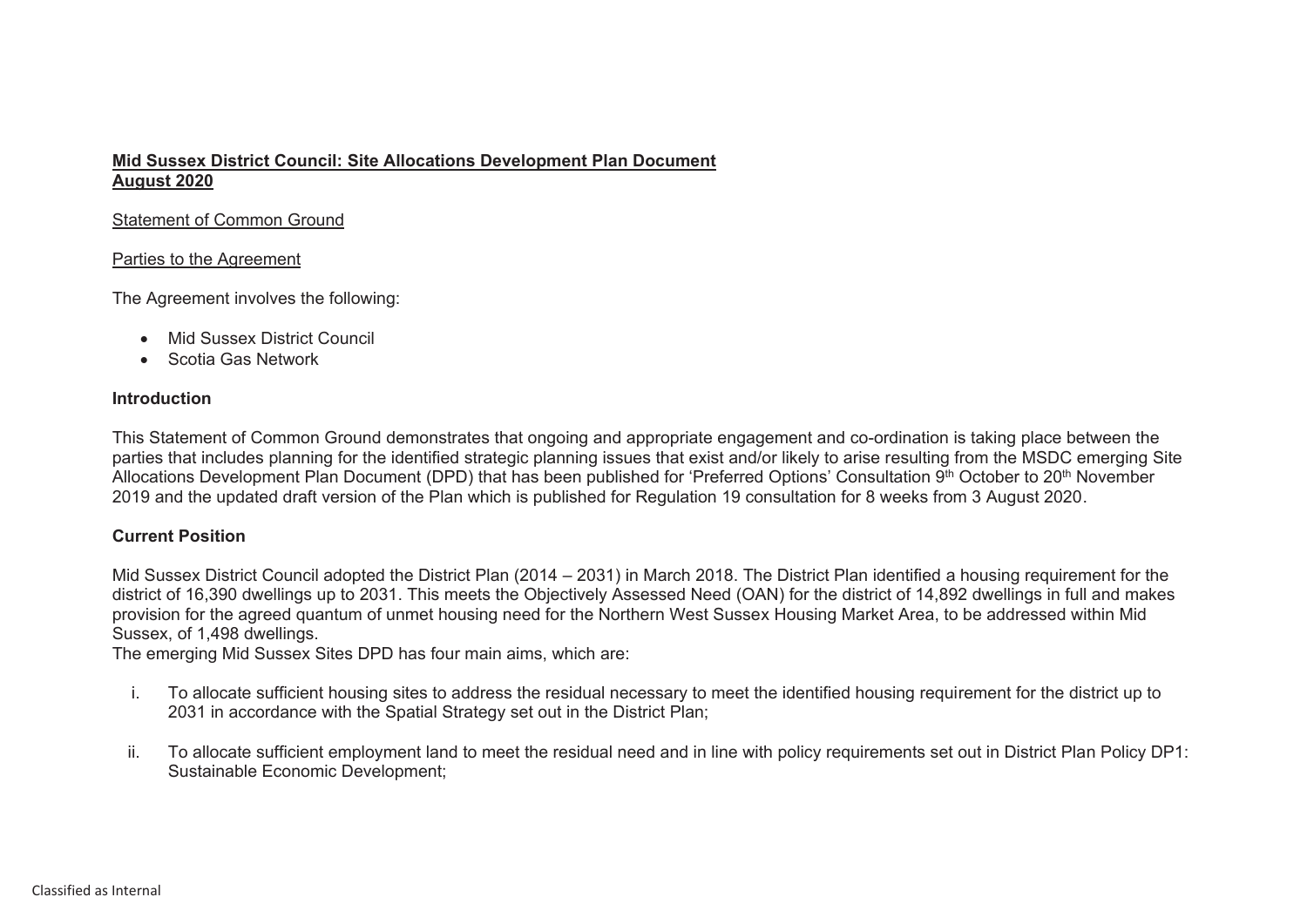- iii. To allocate a site for a Science and Technology Park west of Burgess Hill in line with policy requirements set out in District Plan Policy DP1: Sustainable Economic Development, and
- iv. To set out additional Strategic Policies necessary to deliver sustainable development.

The Site Allocations DPD policies are strategic and, once adopted, will form part of the Development Plan for the district,

The Site Allocations DPD proposes 22 housing site allocations and 8 employment site allocations to ensure that the housing and employment requirements as identified by the District Plan are met in full.

The Site Allocations DPD has been informed by a comprehensive suite of technical evidence, including Sustainability Appraisal and Habitats Regulations Assessment.

#### **Strategic Planning Issues**

The following strategic/ cross-boundary planning issues have been identified that relate to the Mid Sussex Site Allocations DPD and the Parties:

## **1. Proposed Site Allocations**

The emerging Sites DPD proposes 22 housing allocations, 7 employment allocations and one Science and Technology Park to the west of Burgess Hill.

Detailed policy requirements have been developed for the proposed allocations that are published for consultation. These policy requirements have been developed in consultation with stakeholders and so the wording should reflect comments already received. Where the policy requirements relate to utility matters, the wording shall be developed through ongoing positive engagement between the Parties.

The Parties agree these allocations represent an appropriate strategy, and in particular, that the policy wording that overlaps with Scotia Gas Network responsibilities reflects ongoing engagement between the Parties. This does not preclude the Parties for continuing to work together and refining the policy wording up to submission of the Publication version of the plan.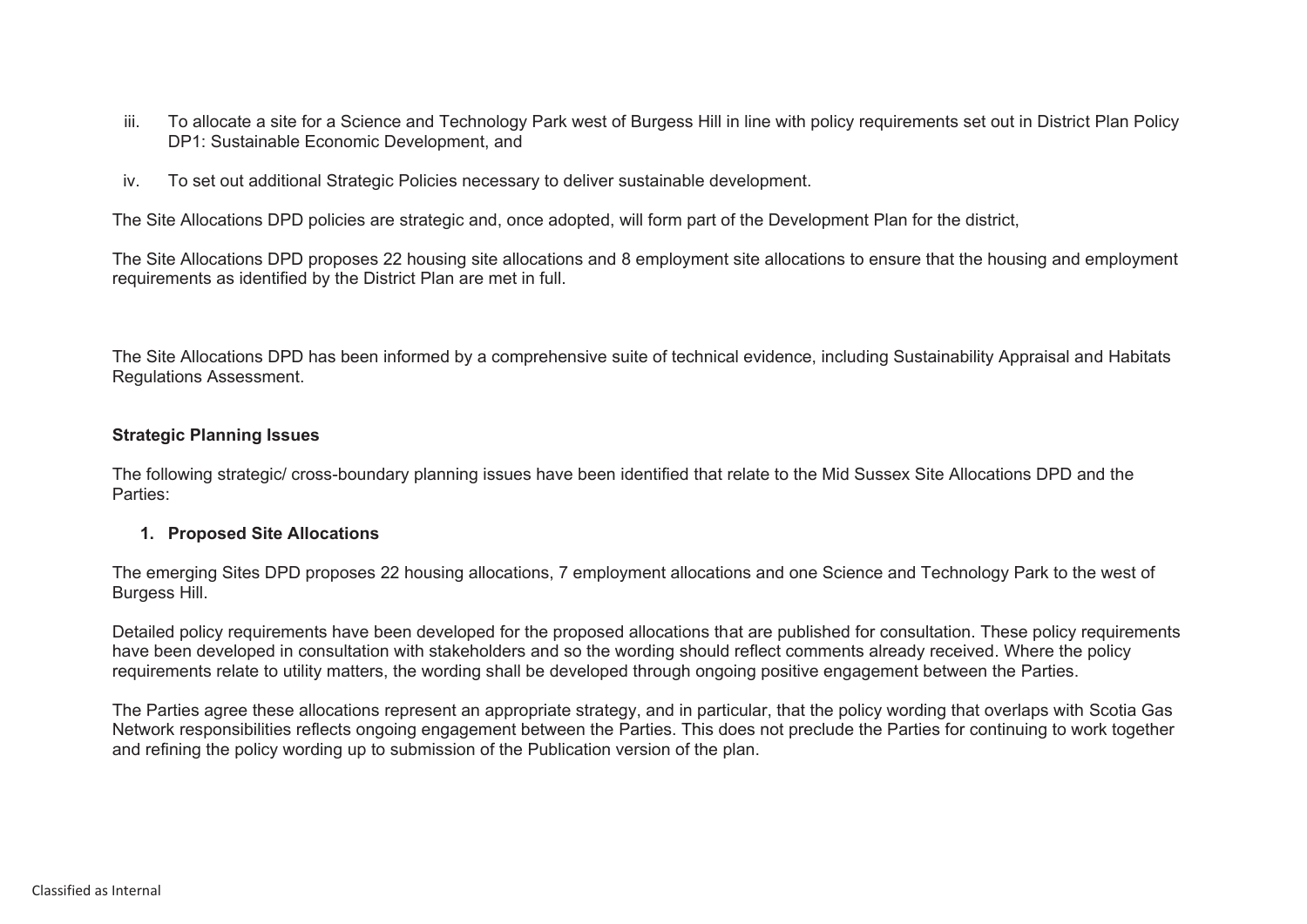Following Regulation 18 consultation of the Plan, the policy requirements for the proposed housing allocations, formally contained at Appendix C of the plan, have been given greater prominence in the plan and emphasis and now form draft Policy SA GEN 'General Principles for Site Allocations'. SA GEN is located in the main body of the Regulation 19 version of the plan and includes the following standard requirement:

## **'Utilities**

- "Liaise with water, gas and electricity providers to ensure that appropriate works are carried out if needed
- Demonstrate that there is adequate water supply capacity and/ or waste water capacity both on and off the site to serve the development and that it would not lead to problems for existing or new users in accordance with District Plan policy **DP42: Water Infrastructure and the Water Environment**".

In addition to the proposed changes to policy SA GEN, the draft Plan has been amended to remove generic reference to utilities for each of the proposed housing allocations, in favour of the overarching requirement in Policy SA GEN; as referred to above. The Infrastructure Delivery Plan that accompanies the Sites DPD includes estimated financial contributions for utility requirements, where known and/ or appropriate, for the proposed allocations.

## **Liaison**

The parties will engage on an ongoing basis throughout the preparation of the Sites DPD with officer meetings taking place where necessary at regular intervals. Specific engagement has also taken place at key stages during plan preparation Including revision of the methodology for identifying sites for potential allocation, including for the Strategic Housing and Employment Land Availability Assessment (SHELAA) and for site selection, and during preparation of the Draft Plan at 'Preferred Options' (Regulation 18) stage and subsequent draft Plan (Regulation 19).

## **Governance**

For Mid Sussex, the Statement of Common Ground has been signed off by the Portfolio holder for Planning.

For Scotia Gas Network, the Statement of Common Ground has been signed off by Simon Harkins.

This Statement will be kept up to date during the preparation of the Site DPD. Additional Statements of Common Ground may also be prepared to support the preparation of the Tandridge District Council Local Plan and Mid Sussex District Council District Plan Review.